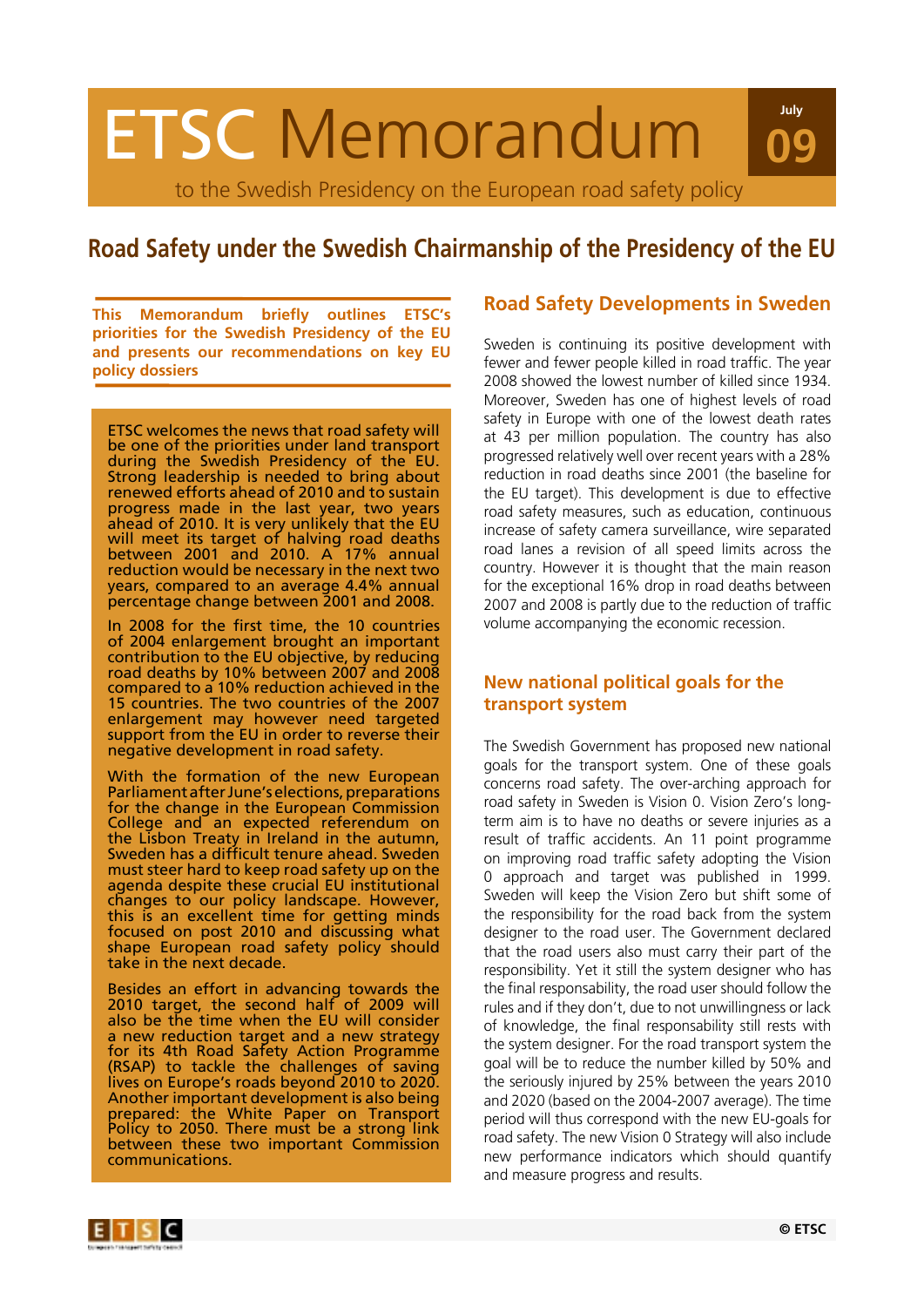

Sweden is a leading country not only in road safety performance but also in management practice and ETSC hopes that, under its EU Presidency, the country will set an example at EU level promoting road safety as a matter of priority.

#### **Intelligent Transport Systems Directive**

As one of the EU's leading countries in ITS technologies this should be one of Sweden's top priorities in the field of transport during the Presidency. Sweden will also be hosting the World Congress on ITS in Stockholm in September where it is hoped other Transport Ministers will join for a special dinner to discuss progress in the EU. The Swedish Presidency should build on the progress made under the Czech Presidency. ETSC strongly supports the clear road safety goals set in the Action Plan and in the accompanying framework Directive especially under Articles 3 and 4. The 30th of March Transport Council stressed that the ITS technologies and systems that bring about the greatest injury reduction and life saving potential should be fast-tracked for deployment.

ETSC fully supports this and stresses that the ITS Directive should also promote specific safety relevant technologies in the Member States. We would like to see a specific reference made to the three most important technologies: Intelligent Speed Assistance, Alcohol Interlocks and Seat Belt Reminders for all seats. A link should also be made to the provision of a digital database of speed limits<sup>1</sup> under the Action Plan and Directive. This would be one of the essential ingredients for propelling forward progress of implementing intelligent speed assistance across Europe. The EU should also encourage the wider use of in-vehicle "Event data recorders" (black box) devices, which record vehicle situation before and during any accident and allow for additional useful information to be collected. This additional information could include speeding as well as vehicle manoeuvres which cannot be reliably identified by the usual police investigations.

In 2007 17,000 vulnerable road users (pedestrians, cyclists and users of motorised two wheelers) were killed in EU countries as a consequence of road crashes, contributing 40% of all road deaths. Thus, ETSC supports the commitment of the Council to prioritise actions improving VRUs safety in this Action Plan and Directive and asks the Council to take these into special consideration when considering the legislative text.

The European Parliament adopted its favourable report on the proposal on 31st March including many important amendments which would strengthen the Directive and enhance its safety aspects. The Swedish Presidency should work with MEPs to reach an agreement on a Directive that would unleash the potential of technology and save lives on Europe's roads.

#### **Future of Transport**

In 2001, the Commission issued a White Paper setting the agenda for transport policy throughout 2010. Approaching the end of the ten-year period, the European Commission is looking further ahead and defining a vision for the future of transport and mobility, preparing the ground for future policy developments with a forty year perspective up to 2050.

The Commission recently launched a debate on the main challenges and opportunities for the transport sector in the long term (20 to 40 years). In response to the Communication on the Future on Transport, adopted by the Commission in June 2009 the Transport Council is expected to adopt Conclusions.

The Swedish Presidency should guarantee that health and safety related issues will not be overlooked by economic and environmental aspects. Sweden is indeed the best placed country in the EU to promote Vision Zero in road transport and maintain a high level of ambition in this area.

Road safety should always be viewed as an integral part of all transport policy considerations and not as a stand-alone issue. Road traffic volume alone is indeed the major single contributing factor to the occurrence of road crashes and related injuries, thus transport policy in respect to modal split is the starting point for any strategic decision making. Strategic tools such as target setting, planning and programming should provide a general framework for relevant policy making in the long term. Building upon the successful shared responsibility approach, the shift towards attributed responsibility and professionalism amongst the policy makers should be sought within the future strategy.

There is now a potential to move from compliance as a 'preventer' to compliance as an 'enabler' of the aims of road safety and environmental sustainability. This potential should be realised to its full potential.

#### **4th RSAP and beyond 2010**

The Swedish Presidency should consider another high priority looking to the closer future and supporting the European Commission in preparations for the 4th Road Safety Action Programme. As Sweden prepares its future

*The Swedish National Road Data Base could be an example http://www22.vv.se/nvdb* <sup>1</sup>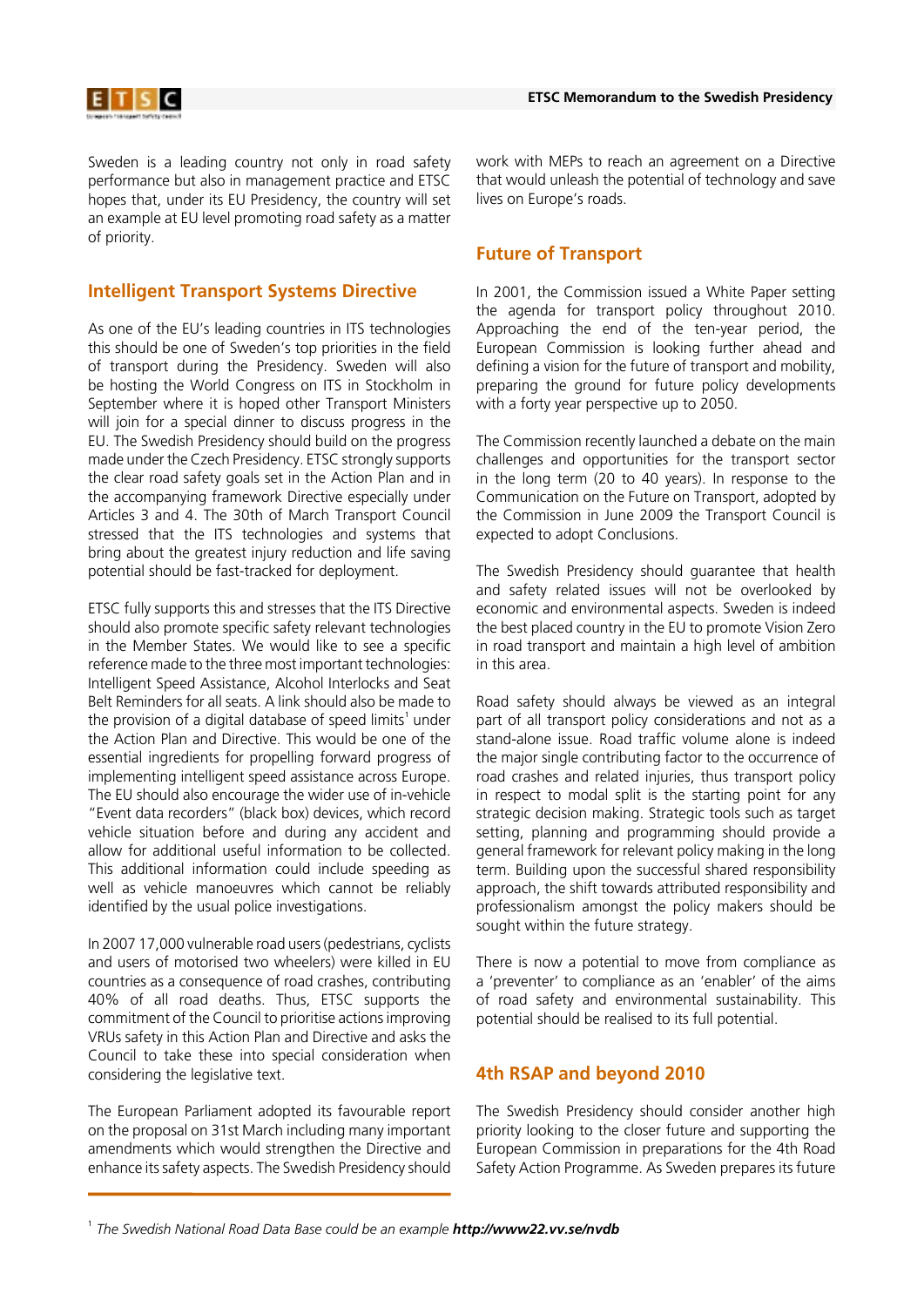

strategy and target setting the EU could benefit from the latest thinking from Sweden. In this vein it should also fully support the European Commission's planned wide ranging stakeholder consultation. ETSC launched its: *"Blueprint for the EU's 4th Road Safety Action Programme 2010-2020"* and hopes it will make a valuable contribution to the debate. ETSC proposes a shared target of 40% reduction of deaths with a further target to reduce injuries with lasting effects in each Member State by 20%. ETSC recommends the EU to adopt a target of 60% reduction between 2010 and 2020 of child deaths. Alongside these targets a vision is also needed to inspire and motivate all players to work together. ETSC also proposes a vision: "*Road Safety as a right and responsibility for all"* whereby simultaneous mobility and safety should be a fundamental right of EU citizens. This vision takes inspiration from the Tylösand Declaration adopted in Sweden by experts representing an international part of the road safety community in  $2008$   $\frac{1}{2}$ 

The 4th Road Safety Action Programme should focus its top activities upon the main behavioural causes of death and injuries with lasting effect (speeding, drink driving and lack of seat belt and child safety restraint use) as well as badly designed infrastructure and vehicles. Alongside this the Programme should tackle new emerging trends such as the increasing numbers of motorcyclists among those killed or injured on the roads . It should work to reap the rewards of reducing speeds and the resulting reductions in road deaths and injuries with lasting effects, as well as in emissions of carbon dioxide. The Action Programme needs also to present policy solutions to take on the demographic challenge of an ageing society. The Programme should also ensure that companies and public administrations include road safety into their management parameters when managing their fleets and transport operations.

A new institutional setup with the aim of linking responsibility for implementing the Action Programme and for reaching the 2020 targets is also needed. This includes ETSC's proposal that every EU Presidency holder, both individually and in their troika formation, should make an effort to focus attention on road safety and ensure a regular meeting of Transport Ministers to concentrate on this topic.

The "Future of Transport" strategy should also reflect some of the key ideas proposed by ETSC for the 4th Road Safety Action Programme and these two future strategy documents should definitely be mutually supporting.

**Cross border enforcement of traffic law in** 

## **the field of road safety**

As the Czech Presidency has not made any progress on this important dossier it seems timely to prepare for the referendum in Ireland on the Lisbon Treaty. The possible ratification will make some key changes to both the procedure for adoption of such a text and the likely legal basis for a future Directive on Cross Border Enforcement. ETSC asks Sweden to work with the following Troika: (Spain, Belgium and Hungary) so as to pave the way for a renewed discussion on this dossier at the start of 2010. Sweden should also support the European Commission's efforts of redrafting the text in light of a possible positive vote on Lisbon in the autumn.

ETSC welcomed the legislative proposal of March 2008 that would allow EU drivers to be identified and thus prosecuted for offences committed in a Member State other than the one where their vehicle is registered. Such a Directive is needed in an increasingly mobile, integrated and enlarged EU, where non-resident drivers make up an ever increasing part of the traffic flow. If road traffic violations are committed EU citizens are entitled to fair and equal treatment in whichever country they are travelling. Moreover as automated speed camera systems are growing, it will be particularly important to ensure a system which enables countries to follow up speeding offences across borders. Current co-operation agreements exist in the form of bi-lateral and multi-lateral agreements. However, they are often not able to deal with the increasingly complex cross-border problems posed by traffic offenders. One such problem is identifying the owner of the car: ETSC would like to see full owner liability being adopted throughout the EU. Moreover, 350 separate agreements would be needed if every Member State were to set up an agreement with every other. The European Parliament gave their overwhelming support to the proposed Directive with the adoption of their Report in the Plenary on the 17th of December 2008.

As the proposal will be re-drafted, given the difficulties in Council and upcoming Lisbon Treaty, ETSC would like to see that the proposal is extended to include an EU wide reference framework for convergence of enforcement best practices in the areas of speeding, drink driving and seat belt use. The Directive should thus encourage all EU Member States to consider improving their quality of enforcement. Moreover, also under a new Lisbon Treaty, this legislative instrument belongs to the EU's transport policy as it will clearly contribute to the EU's road safety policy and reaching

*Tylösand Declaration 2008.* 2

<sup>&</sup>lt;sup>3</sup> The EU could also benefit from Working Group results from Sweden likely to be published in the coming months on tackling *rising motorcycle deaths and the continued relevance of applying Vision Zero to this "user group".*